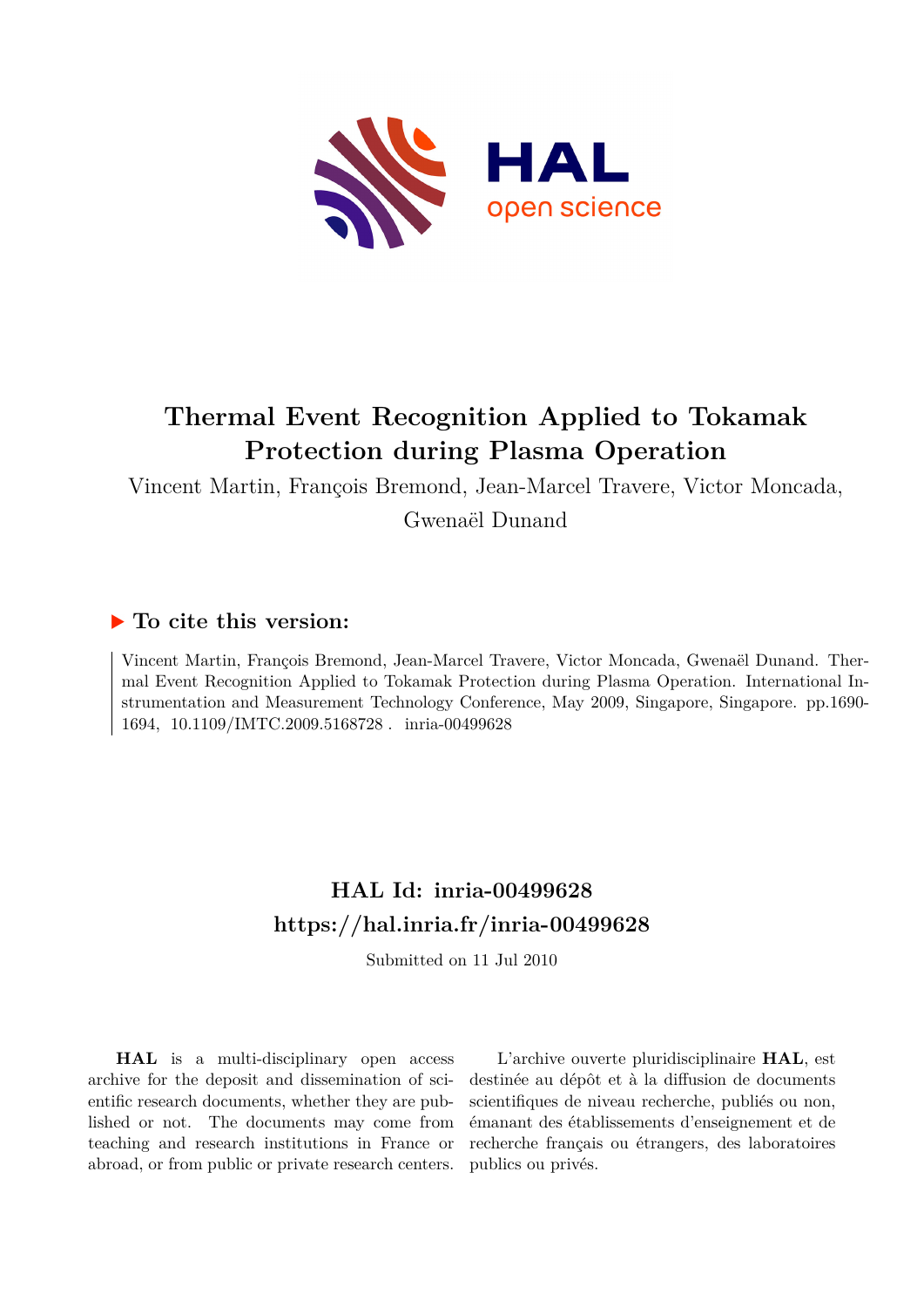# Thermal Event Recognition Applied to Tokamak Protection during Plasma Operation

Vincent Martin, François Brémond INRIA Sophia Antipolis Méditerrannée 2004 route des Lucioles, BP93 F-06902 Sophia Antipolis, France. Email: {vmartin,fbremond}@sophia.inria.fr Jean-Marcel Travere, Victor Moncada, Gwenaël Dunand CEA, IRFM

F-13108 Saint Paul-lez-Durance, France.

Email: {jean-marcel.travere,victor.moncada, gwenael.dunand}@cea.fr

*Abstract***—Magnetic confinement fusion reactors are complex devices where a large amount of energy is required to make the fusion reactions happen. In such experimental conditions, the Plasma Facing Components (PFC) are subjected to high heat fluxes. In current tokamaks like Tore Supra, infrared thermographic diagnostics based on image analysis and feedback control are used to measure and monitor the heating of the PFC during plasma operation. The system consists in detecting high increase of the IR luminance signal beyond fixed temperature thresholds for a set of predefined Regions of Interest (ROI). Consequently, this system neither takes into account the thermal objects outside of the ROI, nor the geometric information of the detected thermal object. In this paper, we propose a new visionbased approach for the automatic detection of thermal events. This approach is composed of three main tasks: thermal object detection (1), classification (2), and thermal event recognition (3). We present results of our approach for the recognition of one critical thermal event and compare it with the previous system.**

#### I. INTRODUCTION

Magnetic confinement fusion is a more and more active field of research since nuclear fusion is considered as a promising approach for alternative energy production. One issue to reach a sufficient power balance in the future devices like ITER is to rely on long plasma pulses with high auxiliary heating. The goal is to inject most of the available power while ensuring the Plasma Facing Components (PFC) safety by limiting the power load just below their operational limits. To measure and monitor the heating of the PFC during plasma operation, the most efficient way is to collect surface temperature information by using a network of infrared video cameras. Then a feedback control based on infrared image analysis is used to control the heat loads in real-time. Such a system has been implemented at Tore Supra where infrared cameras are monitoring in realtime the five heating antennas. The image analysis part of the Tore Supra's feedback control consists in detecting high increase of the IR luminance signal beyond fixed temperature thresholds for a set of predefined Regions of Interest (ROI) (see figure 1). It has been successfully applied to the detection of some thermal events [1], as electric arcing. These arcs are caused by a potential difference between the two lateral shields of a heating antenna and can lead to the destruction of sensitive parts like the copper grills (see figure 2). However, this system has several drawbacks and limitations:



Fig. 1. ROI drawn by the user for the monitoring and the feedback control to prevent from PFC overheating. Temperature thresholds (in ◦C) are indicated for each ROI.



Fig. 2. A heating antenna with the its infrared image during heat load. Electric arcing is visible on the bottom part of the infrared image.

- 1) working with temperature values makes the strong assumption that the infrared digital sensors are always well calibrated and the optical transmission factors are wellknown,
- 2) it requires an operator for both editing the ROI each time the PFC configuration changes, manually tune the temperature thresholds,
- 3) thermal events occuring outside of the ROI cannot be detected,
- 4) the sensitivity to false detection is high: the presence of only one noisy or dead pixel in a ROI with a temperature higher than the detection threshold is enough to raise a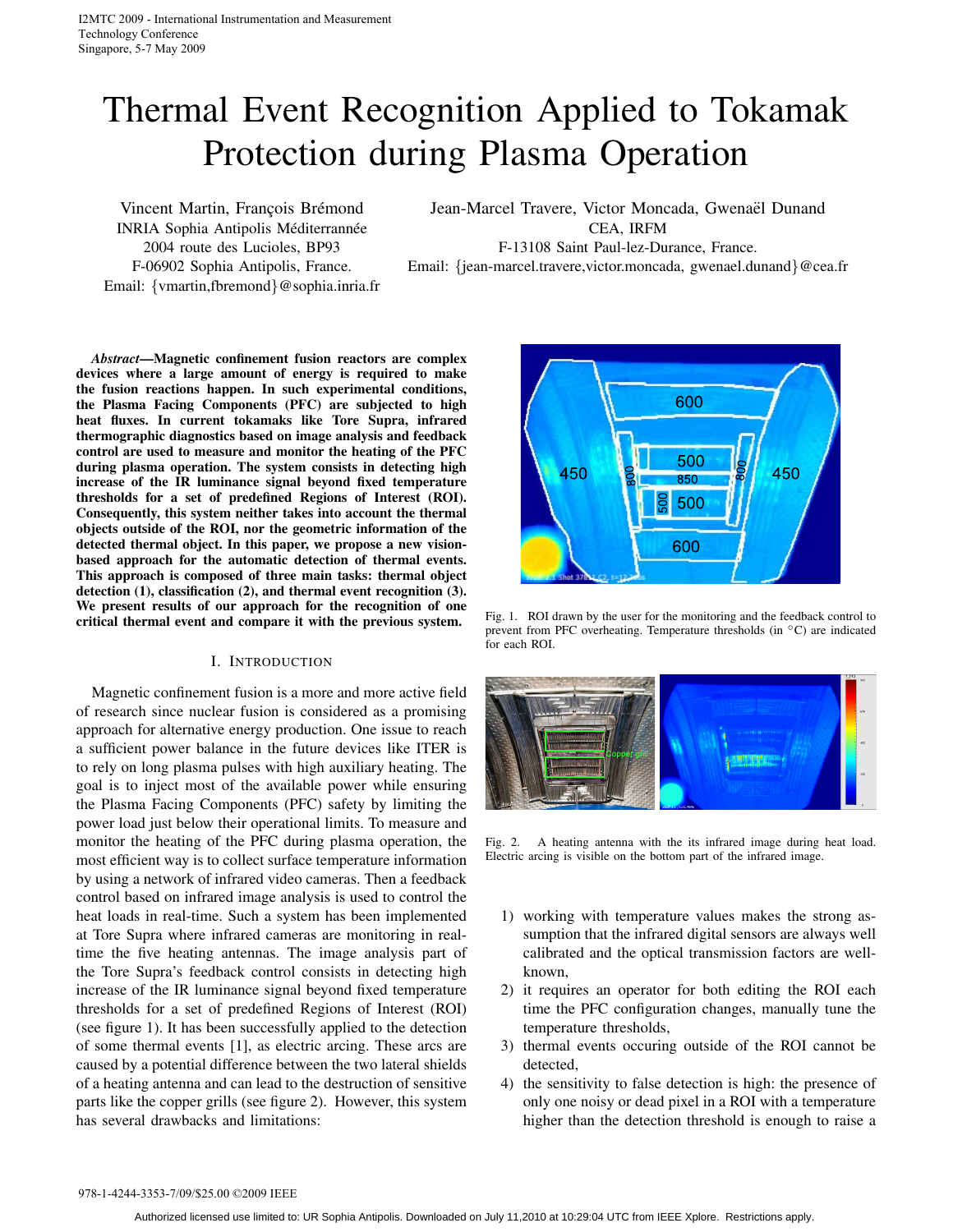false alarm,

5) different thermal events will not be discriminated if they occur in the same ROI.

In summary, a need exists in both improvement of the video processing and better understanding and interpretation of infrared images as, for instance, an accurate identification of new heating zones (hot spots). In this paper, we propose a new approach for the automatic detection of Thermal Events (TE) inspired from a video understanding framework [2] widely used in video surveillance applications. The goal is to separate the domain expert knowledge on event modeling from the image processing tasks dedicated to the extraction of low level features from visual data. The major advantage of such a framework compared to the current system is that the *a priori* knowledge of one event is not inside the image but in the event model description.

#### II. RECOGNITION OF THERMAL EVENTS

The global dynamic of the infrared image sequences can be classified into two states: steady and transient. During steady state, the average level of the pixel values does not change or very slowly. Transient states occur when the power injection is increased or modulated. In this case, the pixel variations can be sudden. We call a thermal object a local region in the image which has a high contrast with its neighbourhood. A description of identified critical areas of potential overheat and their related heat source can be found in [3]. Two kinds of thermal objects can be detected in the infrared images: normal and abnormal. Usually normal thermal object dynamics evolve with respect to the heat load whereas abnormal ones have a thermal intensity which can unexpectedly increase, especially during steady states.

Four representatives thermographic behaviours of specific patterns during a pulse are shown in figure 3 and are described below:

- (1) background pixels: the temporal evolution is practically null,
- (2) reflection area from metallic component (normal TE),
- (3) hot spot: this is a normal thermal event caused by the interaction of fast electrons with the PFC (guard limiter). The temperature increases linearly in the time,
- (4) electric arcing: strong temperature peaks during the steady state (abnormal TE).

The major difficulty is to efficiently detect such thermal events in a dynamic experimental context with a low false alarm rate. To this end, we follow a process chain as illustrated in figure 4 where each of the three main vision tasks is guided by the domain expert knowledge.

#### *A. a priori knowledge formalization*

More precisely, we use a formalized visual description of the thermal events to detect. This description relies on a visual concept ontology composed of generic spatiotemporal attributes such as geometric and temporal cues [4]. The main advantage in using such a symbolic description is its reusability for other thermal events to recognize. Indeed, visual



Fig. 3. Temporal evolution of 5 local areas (picked from the infrared frame on top) and of the heating power injection (bottom plot).



Fig. 4. Process chain of the proposed approach.

concepts are an intermediate level that helps mapping lowlevel numerical values to a domain class description. For the arcing event, the description used is described in figure 5.

The local contrast of a region  $r$  is defined as the ratio  $\frac{|\mu_r - \mu_{nr}|}{(\mu_r + \mu_{nr})}$  where  $\mu_r$  is the mean value of the pixels in region *r* and  $\mu_{nr}$  the mean value of the pixels surrounding the region *r*. The  $\Delta T$  velocity is the positive variation of the temperature  $\Delta T = T_i - T_{i-1}$  between the time interval  $\Delta t = t_i - t_{i-1}$ .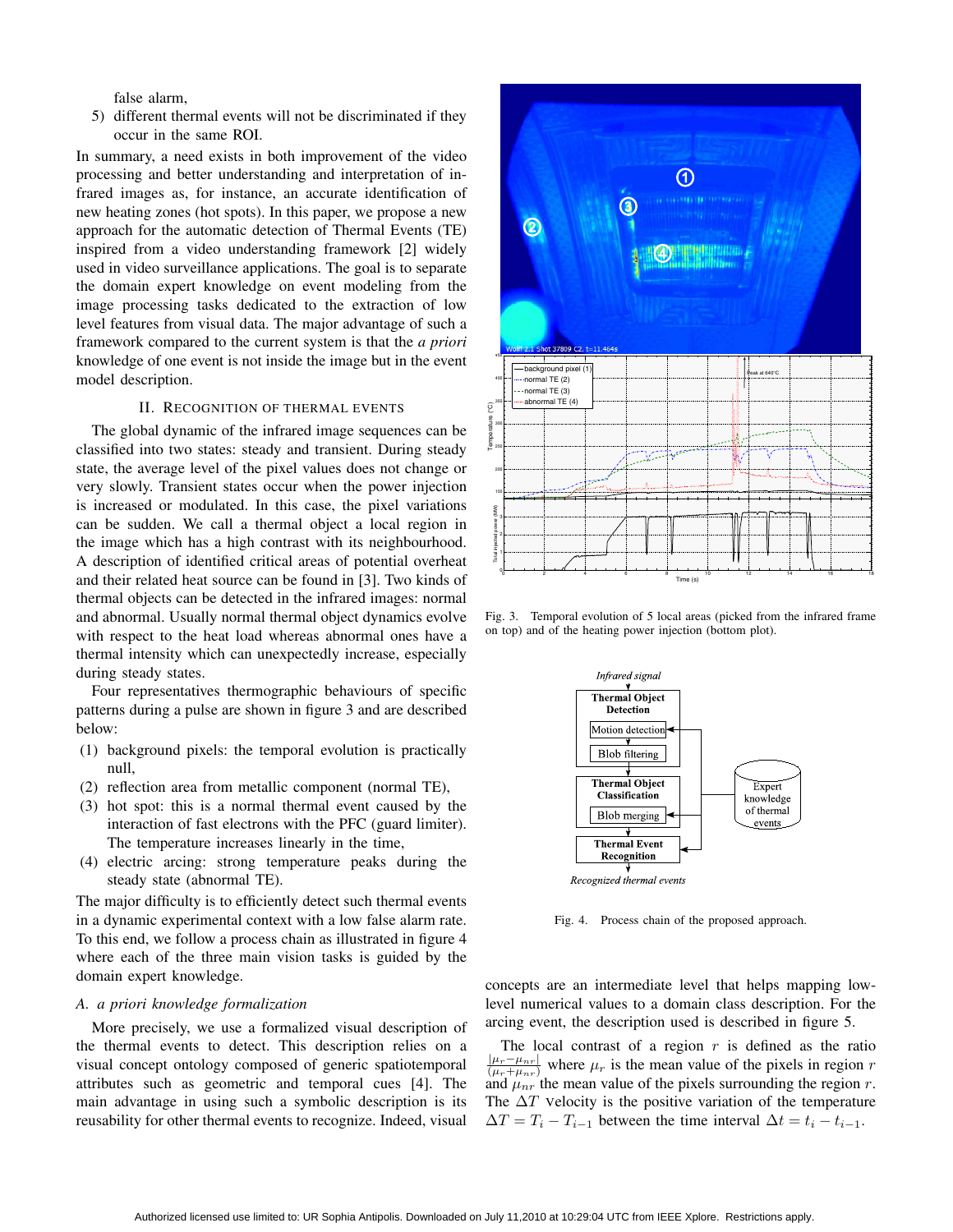**Domain Class** Electrical arcing **SuperClass** Abnormal Thermal Event **Spatial Attributes**

| ----------------------        |          |          |  |  |  |  |
|-------------------------------|----------|----------|--|--|--|--|
| Length                        | I 50     | 110      |  |  |  |  |
| Height                        | 7        | 20       |  |  |  |  |
| Elongation                    | [ 2.5    | 16       |  |  |  |  |
| Area                          | 120      | 2200     |  |  |  |  |
| <b>Temporal Attributes</b>    |          |          |  |  |  |  |
| Duration                      | [1       | 8        |  |  |  |  |
| $\Delta T$ velocity           | 154      | 347      |  |  |  |  |
| <b>Temperature Attributes</b> |          |          |  |  |  |  |
| Local contrast                | $1.3e-4$ | $0.17$ ] |  |  |  |  |
| Entropy                       | 3.8      | 9.02     |  |  |  |  |

Fig. 5. High-level description of an electric arc. Spatial attributes have been translated from physical dimensions to pixel values. Temporal attributes have been translated from seconds to frames. Ranges values corresponds to observed min and max.

#### *B. Thermal object detection*

Motion is a particularly important cue for object detection in image sequences. Indeed, a moving object is often referred as an object of interest and can then be classified as foreground. The simplest approach to detect moving pixel in image sequences consist in subtracting the current frame from a reference frame. Since background is rarely stationary, the key issue for any background subtraction algorithm is to efficiently model the background and update it according to the pixel variations. Many approaches have been proposed to background modeling based on unimodal distribution, mixture of gaussians or compressed models (see [5] for an overview). Here the method of Butler et al. [6] is used. The basic idea of this method is to represent each pixel in the frame by a group of clusters. The clusters are sorted in order of the likelihood that they model the background and are adapted to deal with background changes. The algorithm depends on three main free parameters: the number of clusters, the adaptation rate, and the foreground classification threshold. The adaptation rate is directly linked up to the duration and the thermal evolution of the thermal event to detect. A small rate will be adapted to the detection of slow thermal events whereas a high rate will be adapted to the detection of rapid thermal events such as electric arcing. Therefore the setting of this parameter depends directly on the *a priori* knowledge given by the experts. In the same way, the foreground classification threshold can be connected to the temperature attributes. Basically, the parameter is set according to the local contrast attribute of the thermal event. Concerning the number of clusters, we observed only small detection differences while varying the value (between 2 and 5), so we decided to set it to 3 in order to maintain a good trade-off between sensitivity and frame rate.

Electrical arcs are oriented horizontally (in the video camera referential) with a strong infrared signature at the copper grill level. Nevertheless, it is very rare to observe the entire pattern in the infrared images. Most of the time, only a collection of pattern subparts are visible and detected in the form of several blobs by the segmentation algorithm. This is why a specific merging process is necessary to reconstruct the whole arcing pattern.

*C. Thermal object classification*



Fig. 6. Blobs features  $(w, h, o)$  and inter-blob features  $(d, I)$  used by the merging criteria.

According to the symbols used in figure 6, we have defined a blob merging criterion as follows:

$$
HVC = \{ |y_{O_i} - y_{O_j}| < |y_{I_i} - y_{O_j}|, \forall i, j = 1, 2, i \neq j \} \tag{1}
$$

This criterion favors the merge of blobs having the same orientation (here horizontal for the arcs) and capable of *seeing* each other in this orientation. Two blobs  $B_1$  and  $B_2$  are defined as visible for each other if the center of  $B_1$  (resp.  $B_2$ ) is inside the hatched zone formed by  $B_2$  (resp.  $B_1$ ) as seen in figure 6. The visibility is proportional to the inverse of the distance, to the sizes, and to the horizontal elongations of the two blobs (parameters *d*, *w*, and *h*). This criterion prevents from merging distant small blobs. Then, a new bounding box including the two merged blobs is computed and the merging process is repeated until no more merges are possible.

#### *D. Thermal event recognition*

Once each blob has been classified, the last task is to recognize the event patterns from the detected thermal objects. To this end, we also rely on the *a priori* knowledge of figure 5. For the specific case of electric arcing, we use three criteria for the event recognition: the size of the pattern, its shape (i.e. horizontal rectangle), and its duration. This step is essential for the precise spatial localization of the event patterns.

#### III. EXPERIMENTAL RESULTS

To assess the performance of our system, we have compared the results of the arcing event detection with ground truth data obtained from manual annotations of a pulse dataset. The pulse dataset used for this evaluation is composed of 50 infrared films taken from two heating antennas (the two lower hybrid current drive launchers). The videos are acquired at 50 frames per seconds. The frame size is  $320 \times 240$  pixels. The spatial resolution is around  $4 \times 4$  mm<sup>2</sup>. A pulse duration is between 5 and 62 seconds. This corresponds to a total plasma time of 1496 seconds. The frame rate of the C++ software implementation on  $2\times2.33$ GHz PC is about 23 frames per second. A total of 183 arcing events have been annotated. Counting results are reported in table I.

False negative results can be explained by the lack of precision of some annotations (see figure 7) and by the limits of the merging criteria. False positive results are due to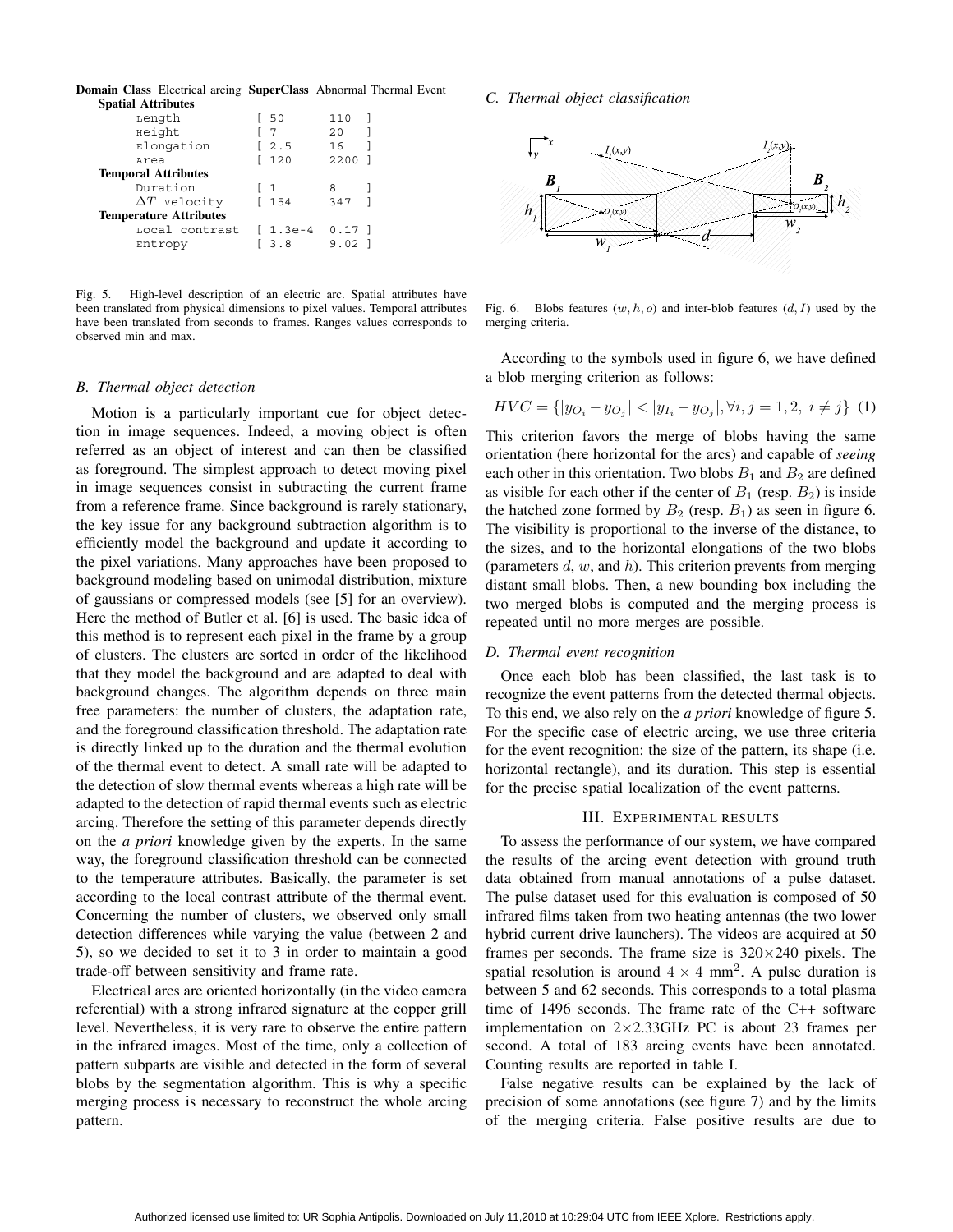

Fig. 7. Two examples of typical bad detection. On the left image: the electric arcs on the top of the grill have not been detected. On the right image: false positive example during plasma priming.

| Antenna   | no. of | ∼   | no. of detected arcing events |  |    |
|-----------|--------|-----|-------------------------------|--|----|
|           | pulses |     | тp                            |  | FP |
|           |        | .38 | 135                           |  |    |
| C3        |        | 45  |                               |  |    |
| $C2 + C3$ | 50     | 183 | 76                            |  |    |

TABLE I DETECTION RESULTS FOR THE ARCING EVENT WITH GROUND TRUTH (GT), TRUE POSITIVE (TP), FALSE NEGATIVE (FN), AND FALSE POSITIVE (FP) COUNTS.

detection errors during the transient states. In particular, false alarms often occurs during the plasma priming (see figure 7). A simple triggering of the detection algorithm during the transient states should be enough to prevent from such false detections. Figure 8 presents visual results at each step of the system and for three representative cases.

#### IV. CONCLUSION AND FUTURE WORK

We have proposed a vision-based system for the automatic recognition of thermal events in infrared images of PFC in Tokamaks. The proposed system overcomes the weaknesses of the current thermal event detection system used at Tore Supra by more precise localization and characterization of each TE while using a minimum of explicit knowledge (visual descriptions with corresponding attributes) and basic image processings. If this system has been applied to only one critical TE, it can be easily extended to the recognition of others TE. To this end, we may take advantage of fusion massive databases [7] for the automatic selection and learning of TE attributes by means of data mining techniques. Another way to improve the system performance is to take into account the uncertainty on the algorithm outputs in the system decisions.

The ultimate goal of this system is to improve the reliability of the current real-time control acting on the heating sources. To reach real-time constraints, we plan to implement the thermal object detection algorithm on a FPGA . Finally, such a system could be a solution for the ITER project where wide angle video cameras are planned for the PFC monitoring.

#### ACKNOWLEDGMENT

This work, supported by the European Communities under the contract of Association between EURATOM and CEA, was carried out within the framework of the European Fusion Development Agreement. The views and opinions expressed herein do not necessarily reflect those of the European Commission.

#### **REFERENCES**

- [1] J.M. Travere, et al., "Image analysis of infrared quantitative data applied to tokamak survey and safety: present and future," *IEEE International Symposium on Intelligent Signal Processing, WISP*, pp. 1–5, Oct. 2007.
- [2] F. Brémond, M. Thonnat, and M. Zuniga, "Video understanding framework for automatic behavior recognition," *Journal on Behavior Research Methods*, vol. 3, no. 38, pp. 416–426, 2006.
- [3] M. Chatelier *on behalf of* Equipe Tore Supra, "Integration of high power, long pulse operation in tore supra in preparation for iter," *Nuclear Fusion*, vol. 47, no. 10, pp. S579–S589, 2007.
- [4] N. Maillot and M. Thonnat, "Ontology based complex object recognition," *Image Vision Comput.*, vol. 26, no. 1, pp. 102–113, 2008.
- [5] R. Radke, S. Andra, O. Al-Kofahi, and B. Roysam, "Image change detection algorithms: a systematic survey," *IEEE Transactions on Image Processing,*, vol. 14, no. 3, pp. 294–307, March 2005.
- [6] D. E. Butler, J. V. Michael Bove, and S. Sridharan, "Real-time adaptive foreground/background segmentation," *EURASIP J. Appl. Signal Process.*, vol. 2005, no. 1, pp. 2292–2304, 2005.
- [7] J. Vega and et al., "Recent results on structural pattern recognition for fusion massive databases," *IEEE International Symposium on Intelligent Signal Processing, WISP*, pp. 1–6, Oct. 2007.